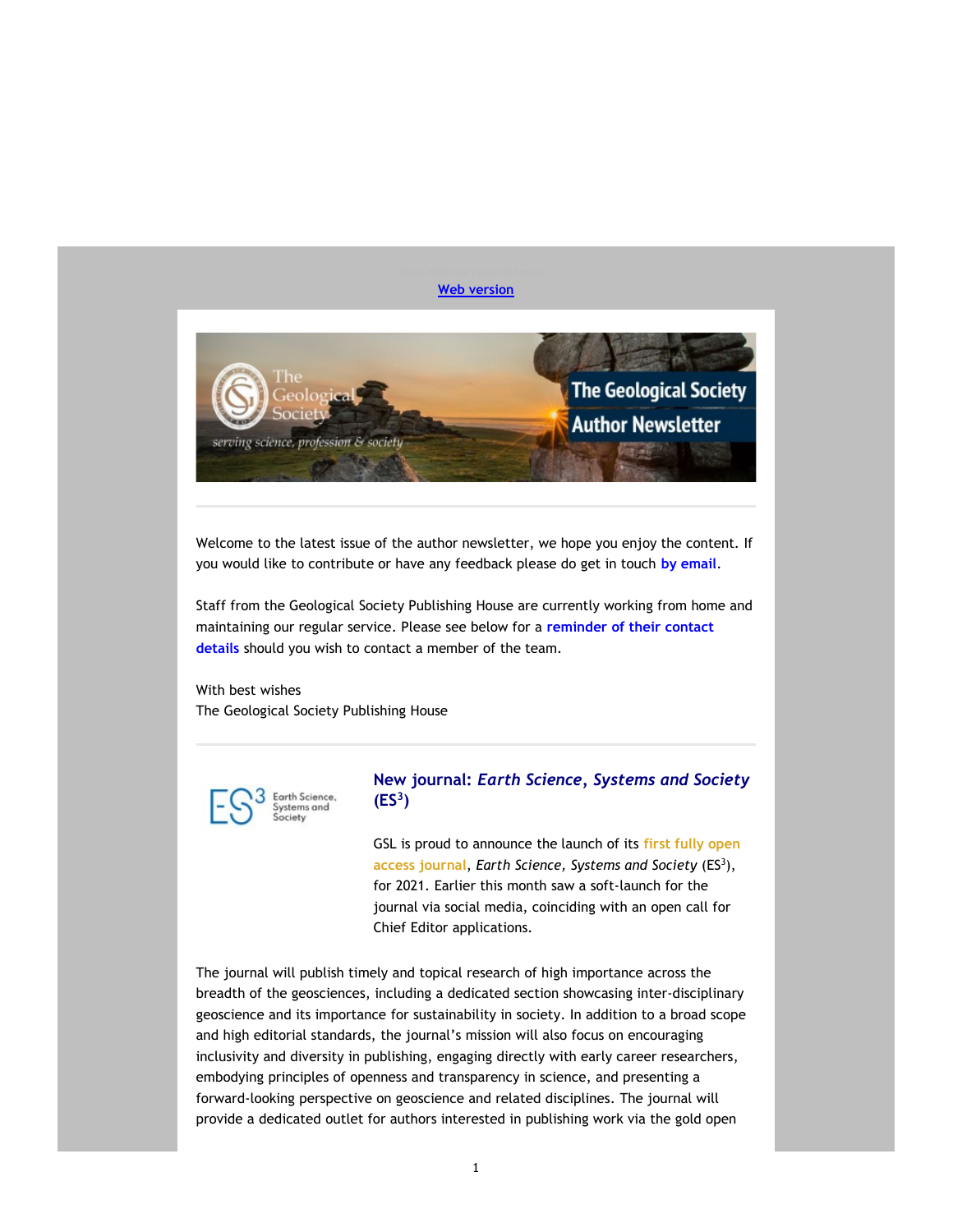access route. With  $ES<sup>3</sup>$ , we look forward to engaging with those researchers who have contributed to GSL publications previously as well as welcoming new contributors.  $ES<sup>3</sup>$  is wholly owned by The Geological Society of London and will be published by GSL's Publishing House in collaboration with Frontiers Media.

For more information about the journal, the open call for Chief Editor, and what's coming next please see the **GSL blog post**. For enquires, please contact us at: Journal@EScubed.org

## Online Only and Continuous Publication for GSL journals

From January 2021, the Geological Society of London's owned and co-owned journals will move to a model of electronic-only format and continuous publication. This means that Journal of the Geological Society, Quarterly Journal of Engineering Geology and Hydrogeology, Petroleum Geoscience and Geochemistry: Exploration, Environment, Analysis will cease being printed. Print copies will continue to be produced for other journal titles and the Society's books programme, which includes Geological Society of London Special Publications.

The popularity of the Society's journals continues to increase and the restriction of a print-led publication model is impacting the service and experience for authors. The move to a continuous model of publication will allow the authoritative version of articles to be published more quickly, with the final Version of Record published in an issue directly (following completion of the production process). All journals will retain the practice of immediate posting of Accepted Manuscripts, as per current practice.

Alongside modernization of the Society's publications and improvements to author service, there are compelling environmental reasons to cease printing journals and reduce the Society's carbon footprint.

Further information on continuous publication will be available via our website in due course. If authors have queries about the model, please email the individual journal contact.



#### Update on the Lyell Collection content for institutions

In response to the economic impact of Covid-19 on its 2020 institutional subscribers, The Geological Society of London is offering institutions the option to renew Lyell Collection at 2020 rates. To make sure your institution continues to provide access to Lyell Content please forward this information to your librarian.

## Read and Publish Agreement with Jisc for UK HE member institutions

We have negotiated a Read and Publish' agreement, for 2021 with Jisc for its HE members to opt in to. This agreement is an important route to ensuring UK HE authors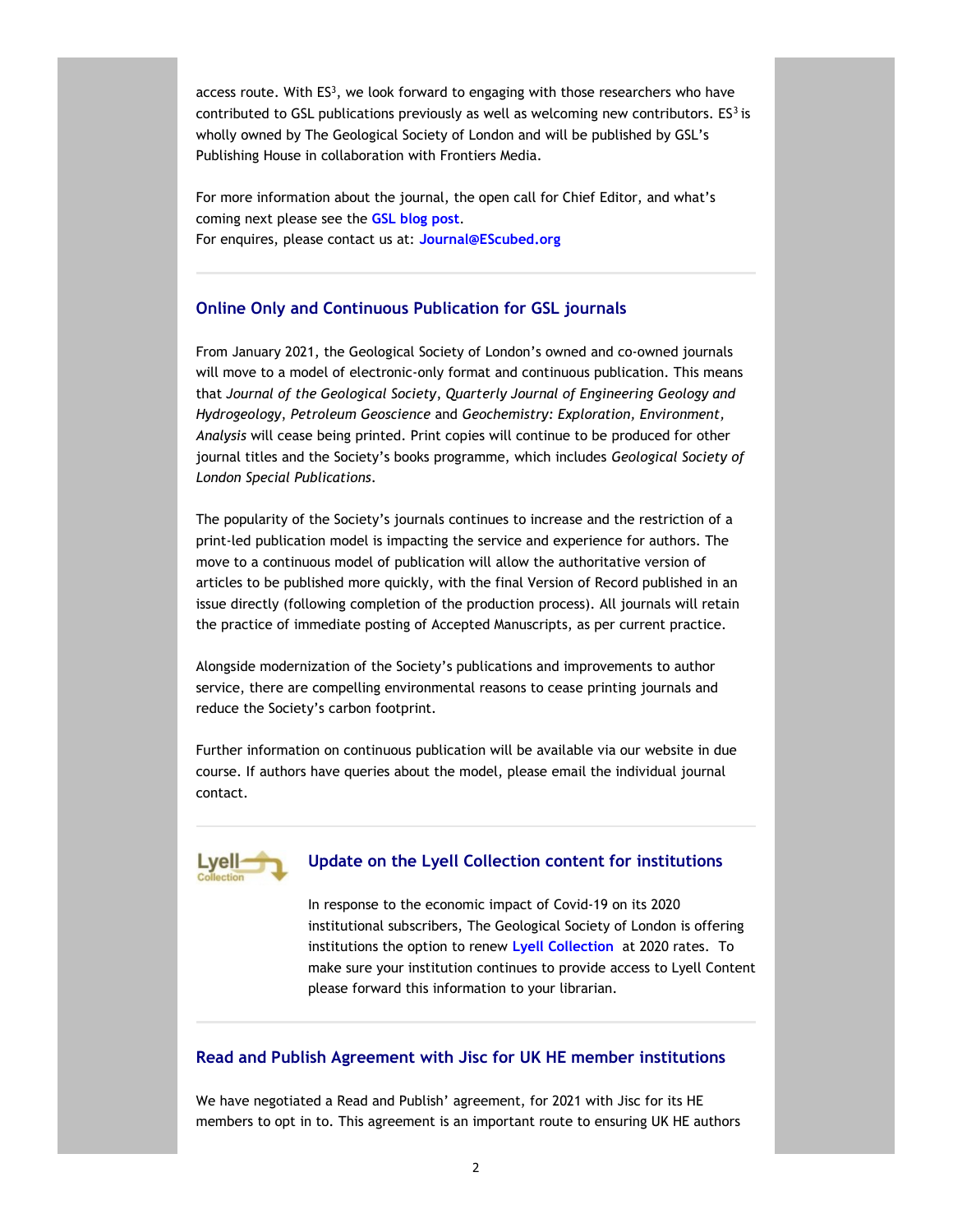funded by Plan S signatories are able to publish in GSL's portfolio.

The agreement is a "Read & Publish" transitional agreement for the Geological Society's Lyell Collection providing read access to 14 journal and book sites, including all current and archived journals plus key book series and historic collections. The agreement also covers unlimited Open Access (OA) publishing of all article types in 6 hybrid journals and 3 hybrid book series. In practice, this means that in 2021 any corresponding author in an opted-in institution will be able to publish on an OA basis in any of GSL's hybrid journals and books for no extra cost. Find out more here.

## TOP TIP! Take a look at GSL's Figshare Portal!

Since December 2015, if our authors have had supplementary files to accompany their papers or if they have the data files behind the research that went into their papers, the Geological Society of London (GSL) has been able to deposit these files into GSL's portal on Figshare on the authors' behalf. Our archive of supplementary material from articles published between 2003 and 2015 has also been deposited into the Figshare portal.

Read more about the Figshare Portal here.

## Journal Thematic Collections



# Call for papers: Thematic Collection on 'Geoscience for CO2 Storage' in Petroleum Geoscience

Petroleum Geoscience is pleased to announce a call for papers on the above theme as part of its growing collection of papers on many aspects of geoenergy and applied earth science.

The goal of this thematic collection is to bring together wide-ranging strands of research and current practice to illustrate recent progress and future directions. Suggested themes include:

- Regional screening and maturation of CO2 storage prospects
- Quantification of storage containment systems
- Predictive models of storage sites and processes
- Injectivity, geomechanics and pressure management
- Novel approaches to monitoring of injected CO₂
- Long-term evolution of  $CO<sub>2</sub>$  in the subsurface

More details can be found here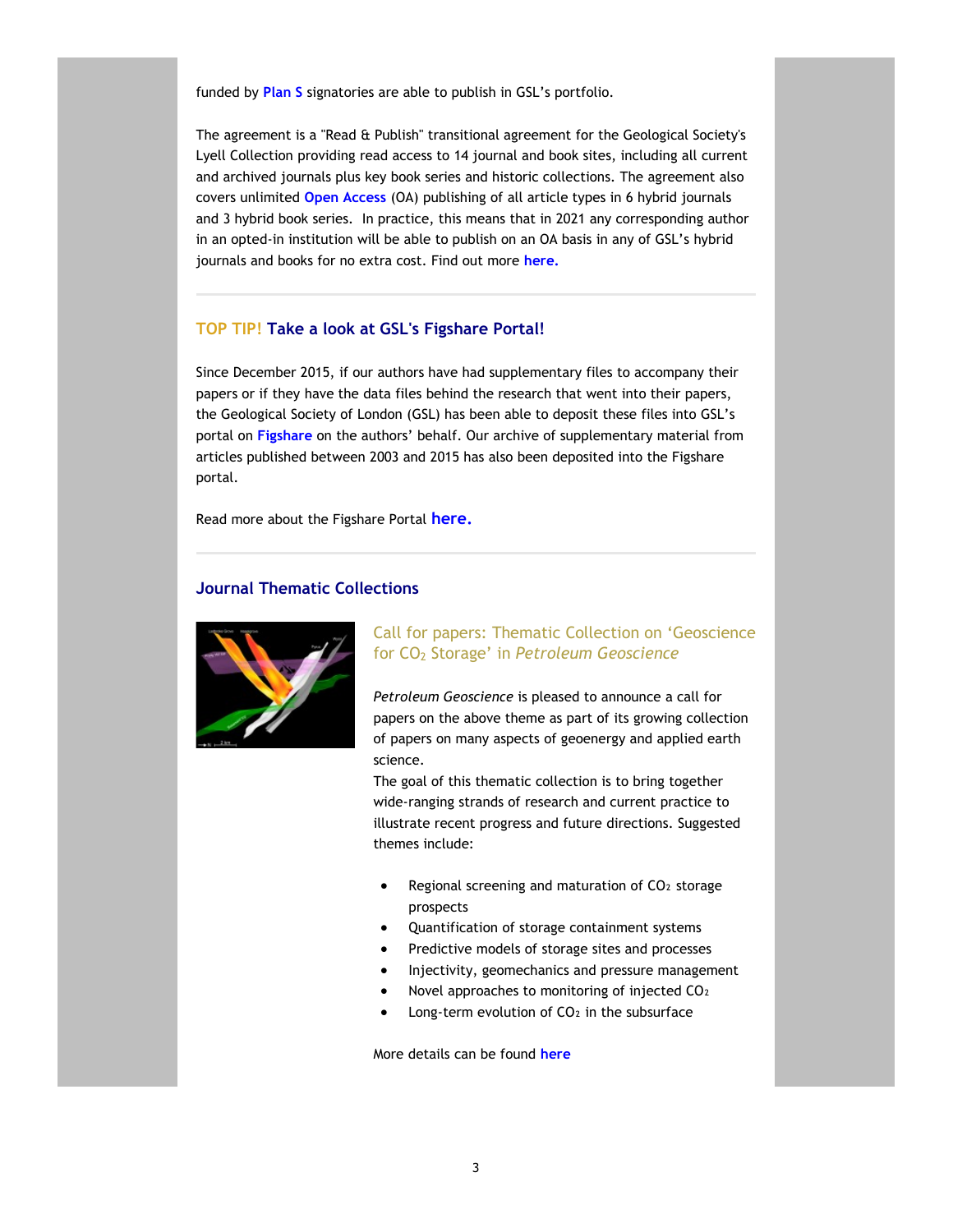Call for papers: Thematic Collection on 'Digitization and Digitalization in engineering geology and hydrogeology' in Quarterly Journal of Engineering Geology and Hydrogeology (Extended Deadline)

The Quarterly Journal of Engineering Geology and Hydrogeology (QJEGH) is calling for papers to be submitted to the 'Digitization and Digitalization in engineering geology and hydrogeology' thematic collection. A range of article types are encouraged.

Deadline extended, papers should be submitted no later than 30 November 2020.

#### More information can be found here



 Call for papers: Thematic Collection on 'Role of Water in Destabilizing Slopes' in Quarterly Journal of Engineering Geology and Hydrogeology (Extended Deadline)

The Quarterly Journal of Engineering Geology and Hydrogeology (QJEGH) is calling for papers to be submitted to the thematic collection, "Role of Water in Destabilizing Slopes". A range of article types are encouraged, including research articles and case studies that focus on the role of water in slope failure and creep. The effects of reservoir water, river water, sea water, lake water, rainfall, snowfall, snowmelt, industrial or domestic wastewater, agricultural irrigation water, etc. are all relevant.

Abstracts should be submitted to **qjegh@geolsoc.org.uk** for consideration by 31st October 2020, suitable papers should be submitted no later than 31st March 2021.

More information can be found here

Heartiest congratulations to the authors of the most read papers in July 2020 in the Lyell Collection



#### Journal of the Geological Society

Deep-water sand-fairway mapping as a tool for tectonic restoration: decoding Miocene central Mediterranean palaeogeography using the Numidian turbidites of southern Italy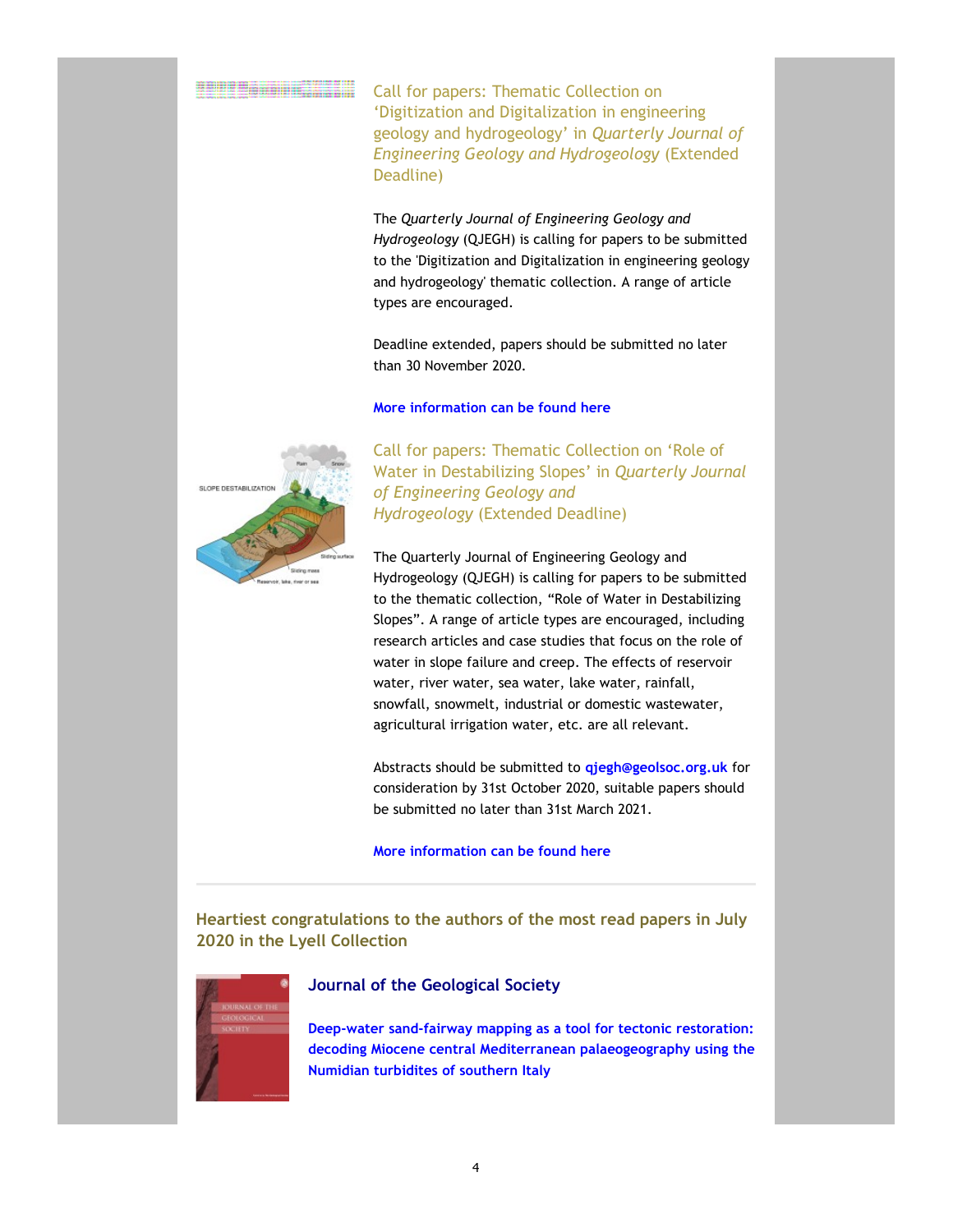By Robert W.H. Butler, Patricia R. Pinter, Rosanna Maniscalco and Adrian J. Hartley



 Quarterly Journal of Engineering Geology and Hydrogeology

Real-world uncertainties during a site assessment of vapour migration into a residential house from soil and groundwater

By Tom Parker, Hannah White, Gareth Taylor, Frank Evans and Matthew Pearce



# Petroleum Geoscience: the international journal of geoenergy and applied earth science

Geoscience and decarbonization: current status and future directions

By Michael H. Stephenson, Philip Ringrose, Sebastian Geiger, Michael Bridden and David Schofield



# Geochemistry: Exploration, Environment, Analysis

State-of-the-Art Analysis of Geochemical Data for Mineral **Exploration** 

By E.C. Grunsky and P. de Caritat



## Scottish Journal of Geology

Borehole temperature log from the Glasgow Geothermal Energy Research Field Site: a record of past changes to ground surface temperature caused by urban development

By Sean M. Watson and Rob Westaway



# Proceedings of the Yorkshire Geological Society

Age of the Acadian deformation and Devonian granites in northern England: a review

By Nigel H. Woodcock, N. Jack Soper and Andrew J. Miles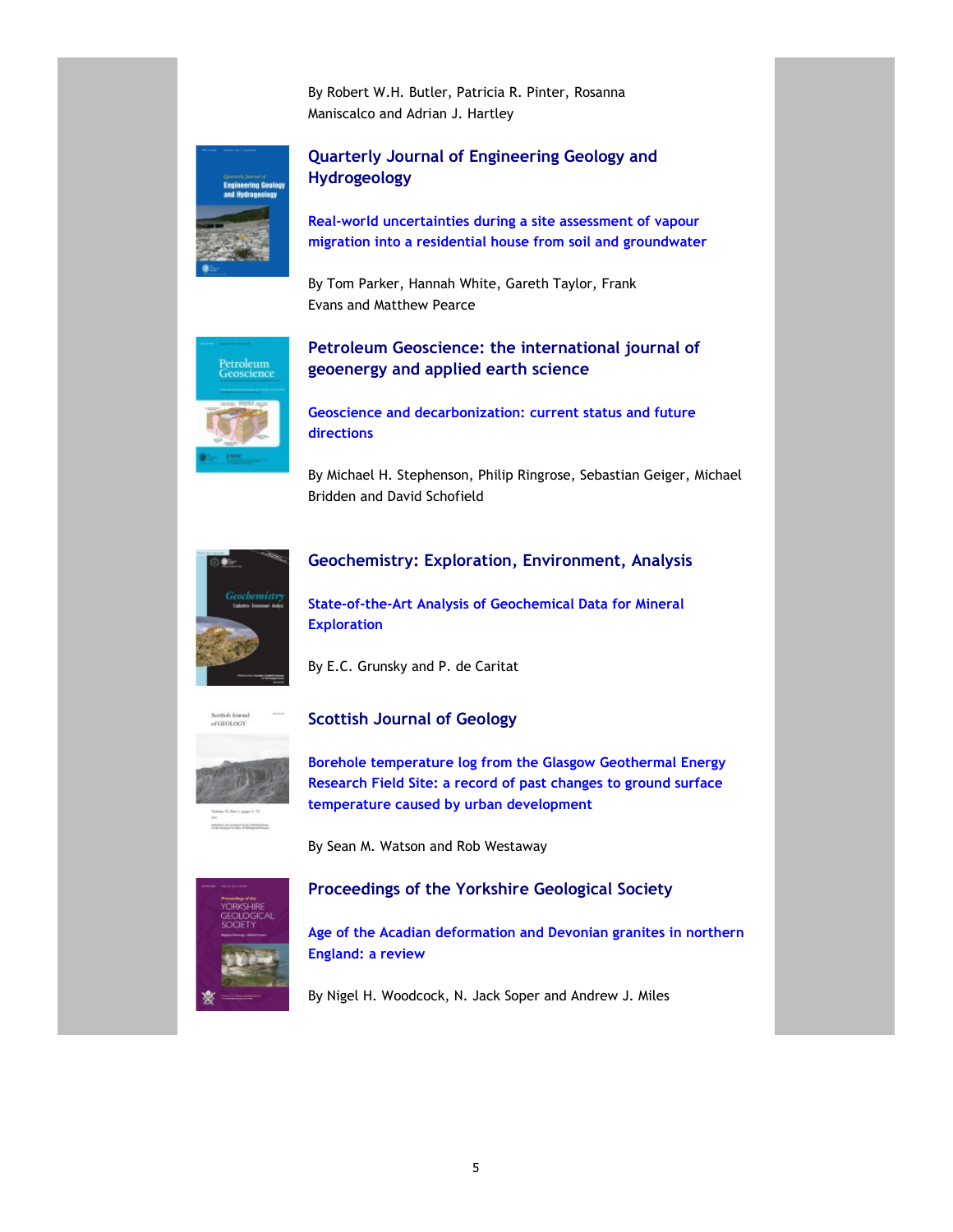

## Special Publications

Fifty years of the Wilson Cycle concept in plate tectonics: an overview

By R. W. Wilson, G. A. Houseman, S. J. H. Buiter, K. J. W. McCaffrey and A. G. Doré



## **Memoirs**

Active tectonics of Myanmar and the Andaman Sea

By R. A. Sloan, J. R. Elliott, M. P. Searle and C. K. Morley

# Publishing House Staff Contact Details

Journal of the Geological Society: Contact Patricia Pantos

Quarterly Journal of Engineering Geology and Hydrogeology: Contact Helen Floyd-Walker

Petroleum Geoscience: Contact Lucy Bell

Geochemistry: Exploration, Environment, Analysis: Contact Lucy Bell

Proceedings of the Yorkshire Geological Society: Contact Lucy Bell

Scottish Journal of Geology: Contact Helen Floyd-Walker

Special Publications and memoirs: To propose a book: contact Maggie Simmons and Bethan Phillips. For queries related to production contact Jo Armstrong, Samuel Lickiss. For book submission queries: Contact Bethan Phillips.

For anything else email hello@geolsoc.org.uk



View Collection

Year of Life Collection

The evolution of life on Earth has been intrinsically linked to the planet's climatic and biogeochemical state for several billion years. From microbes living deep in the crust to Himalayan tardigrades, and from the search for life's origins to predicting the future climate, life has occupied, adapted to and shaped virtually every environment with impacts across the breadth of the geosciences. This collection, part of the Society's Year of Life 2020, aims to collate recent